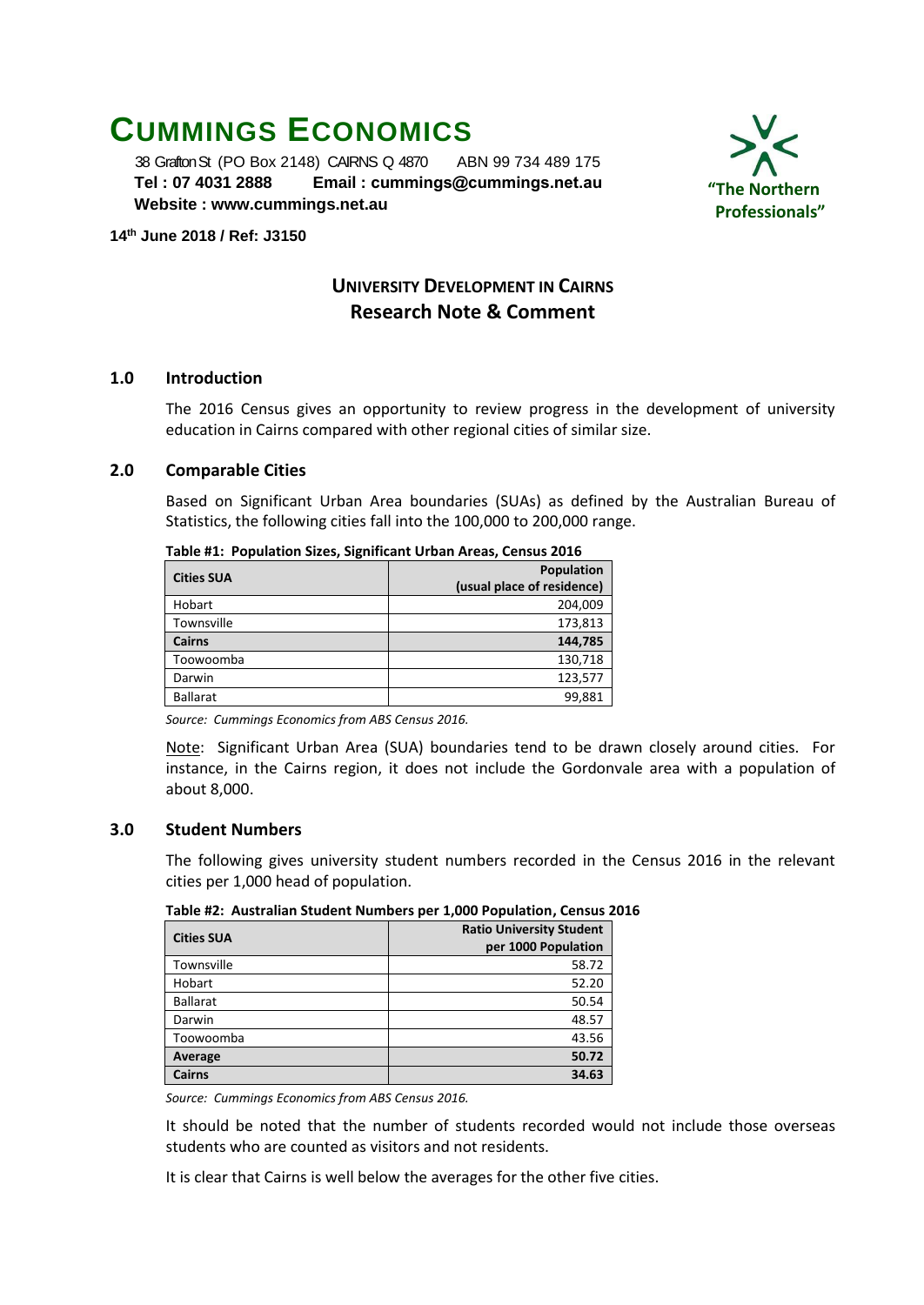Cairns would need to have 50% more students than at present (ie. an increase from 5,000 to 7,500 to reach the average).

The growth in student numbers recorded 2011 to 2016 is not indicative that any major catch up is taking place.

|  | Table #3: Percent Growth in University Student Numbers, Census 2011 - 2016 |  |  |  |  |
|--|----------------------------------------------------------------------------|--|--|--|--|
|--|----------------------------------------------------------------------------|--|--|--|--|

| <b>Cities SUA</b> | % Growth |
|-------------------|----------|
| Hobart            | +50%     |
| Darwin            | $+28%$   |
| Toowoomba         | $+24%$   |
| Townsville        | $+21%$   |
| <b>Ballarat</b>   | $+4%$    |
| Average           | $+25%$   |
| <b>Cairns</b>     | $+23%$   |

*Source: Cummings Economics from ABS Census Data.*

# **4.0 Employment in Higher Education**

The following Table #4 gives employment recorded in higher (university level) education and ratio to population.

**Table #4: Employment in Higher Education Compared with Population – Cities 100,000 to 200,000, Census 2016**

| <b>Cities SUA</b> | <b>Employment in</b><br><b>Higher Education</b> | <b>Ratio Employment</b><br>per 1000 Population |
|-------------------|-------------------------------------------------|------------------------------------------------|
| Toowoomba         | 1,458                                           | 11.15                                          |
| <b>Ballarat</b>   | 1,057                                           | 10.58                                          |
| Hobart            | 2,151                                           | 10.54                                          |
| Townsville        | 1,626                                           | 9.35                                           |
| Darwin            | 1,059                                           | 8.57                                           |
| Average           |                                                 | 10.04                                          |
| <b>Cairns</b>     | 606                                             | 4.19                                           |

*Source: Cummings Economics from ABS Census 2016.*

It can be seen that Cairns is by far a poor last with less than half per head of population of the five-city average.

Employment in Cairns indicated by the Census at 600 would need to double to bring it up to the average for cities in the same size range.

# **5.0 Comment**

The question must be asked, "Why is Cairns so low?"

It is now about 34 years since following strong lobbying from the Cairns regional community to establish higher education in the area, the Queensland Minister for Education of the day, told James Cook University as the university responsible for the area, to attend to the development of university education in Cairns.

The community responded in good faith by raising funds to assist JCU acquire land and establish a campus at Smithfield.

However, it is clear that over the years, James Cook University as the institution with the prime responsibility for the development of university education in the Cairns region, has failed the Cairns community.